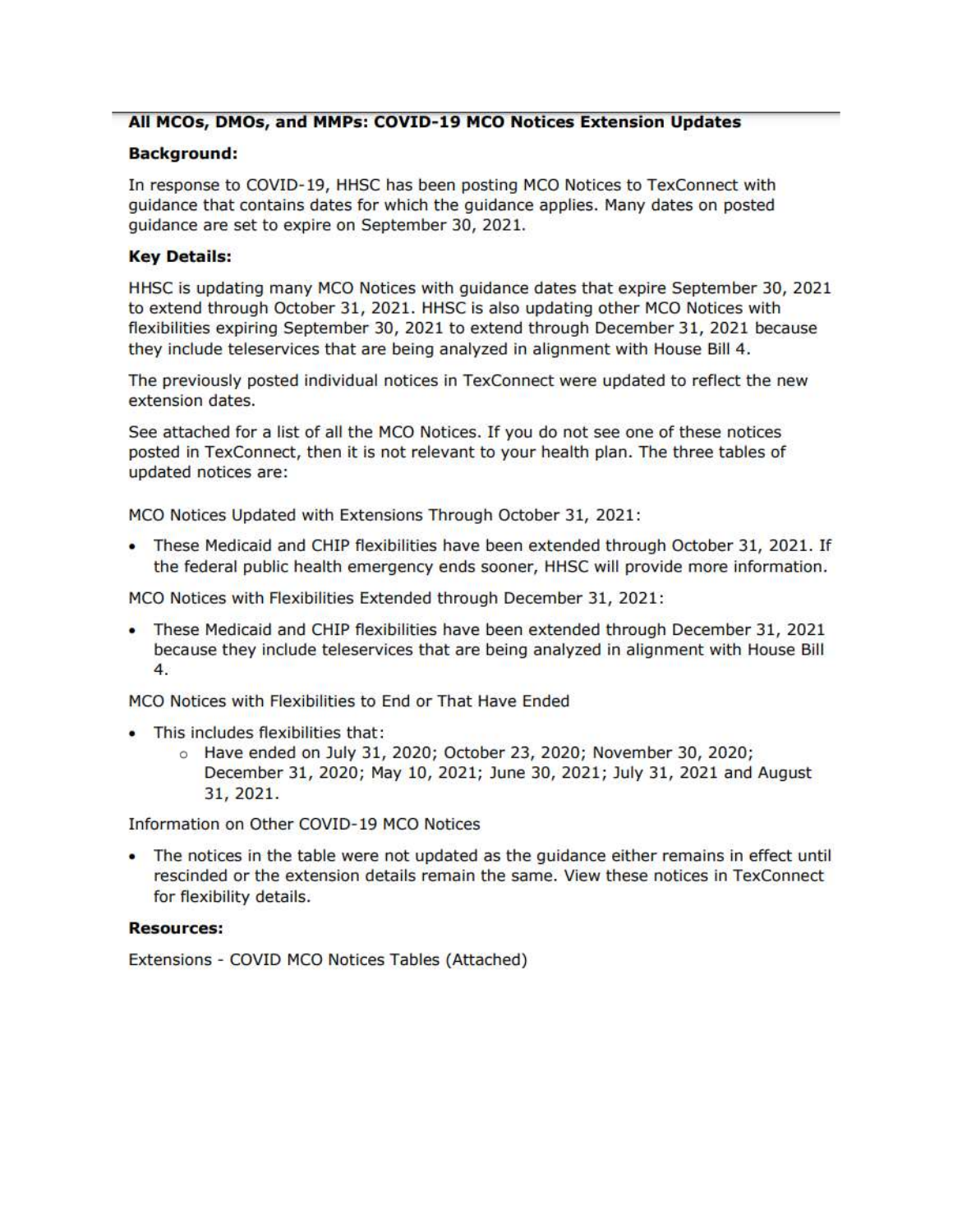# **MCO Notices Extension Updates**

Updates made September 27, 2021

### **MCO Notices Updated with Extensions Through October 31, 2021\***

*The following Medicaid and CHIP flexibilities have been extended through October 31, 2021. If the federal public health emergency ends sooner, HHSC will provide more information.*

| <b>Title of MCO Notice:</b>                                                                                                                                                                                                                                                                                                                                              | <b>Issued On:</b> |
|--------------------------------------------------------------------------------------------------------------------------------------------------------------------------------------------------------------------------------------------------------------------------------------------------------------------------------------------------------------------------|-------------------|
| Guidance Regarding Third Party Resources for STAR Health Member                                                                                                                                                                                                                                                                                                          | Aug. 24, 2020     |
| Guidance for MCOs and MMPs Regarding New and Initial Prior Authorizations                                                                                                                                                                                                                                                                                                | June 29, 2020     |
| COVID-19 Guidance: Temporarily Allow Verbal Consent from Members on Service Plans &<br><b>Related Forms</b>                                                                                                                                                                                                                                                              | June 17, 2020     |
| Updated Guidance: CHIP Office Visit Co-Payments, Updated Reimbursement Process                                                                                                                                                                                                                                                                                           | June 8, 2020      |
| CHIP Office Visit Co-Payments, Updated Reimbursement Process                                                                                                                                                                                                                                                                                                             | May 18, 2020      |
| Provider Enrollment Requirement Waivers due to COVID-19                                                                                                                                                                                                                                                                                                                  |                   |
| The flexibility to use the Texas Medicaid Public Health Emergency provider enrollment<br>application in place of the standard provider enrollment application ended July 31, 2021. For<br>more information, view the MCO Notice published in TexConnect on July 15, 2021 titled<br>"Public Health Emergency Enrollment Application Will No Longer be Available for Use". | April 2, 2020     |
| The content in the April 2, 2020 notice also lists a flexibility to extend revalidation due dates<br>for currently enrolled providers - this flexibility has NOT been determined to end at this time.                                                                                                                                                                    |                   |
| COVID-19 Guidance: Oral Requests for an Appeal                                                                                                                                                                                                                                                                                                                           | March 26, 2020    |
| COVID-19 Guidance: Fair Hearing Request Extensions                                                                                                                                                                                                                                                                                                                       | March 26, 2020    |
| COVID-19 Guidance: Fair Hearing Determination Extensions                                                                                                                                                                                                                                                                                                                 | March 26, 2020    |
| COVID-19 Guidance: Appeal and Continuation of Benefit Request Extensions                                                                                                                                                                                                                                                                                                 |                   |
| The flexibility to extend deadlines that requires a person to request continuation of benefits<br>from 10 days to 30 days ended June 30, 2021. A new notice with updated guidance was<br>posted June 3, 2021 titled "Update to COVID-19 Guidance: Continuation of Benefit Request<br>Extension to End June 30, 2021".                                                    | March 26, 2020    |
| The content in the March 26 notice also lists a flexibility to extend the timeframe to 90 days<br>for a member to request an internal appeal - this flexibility has NOT been determined to end<br>at this time.                                                                                                                                                          |                   |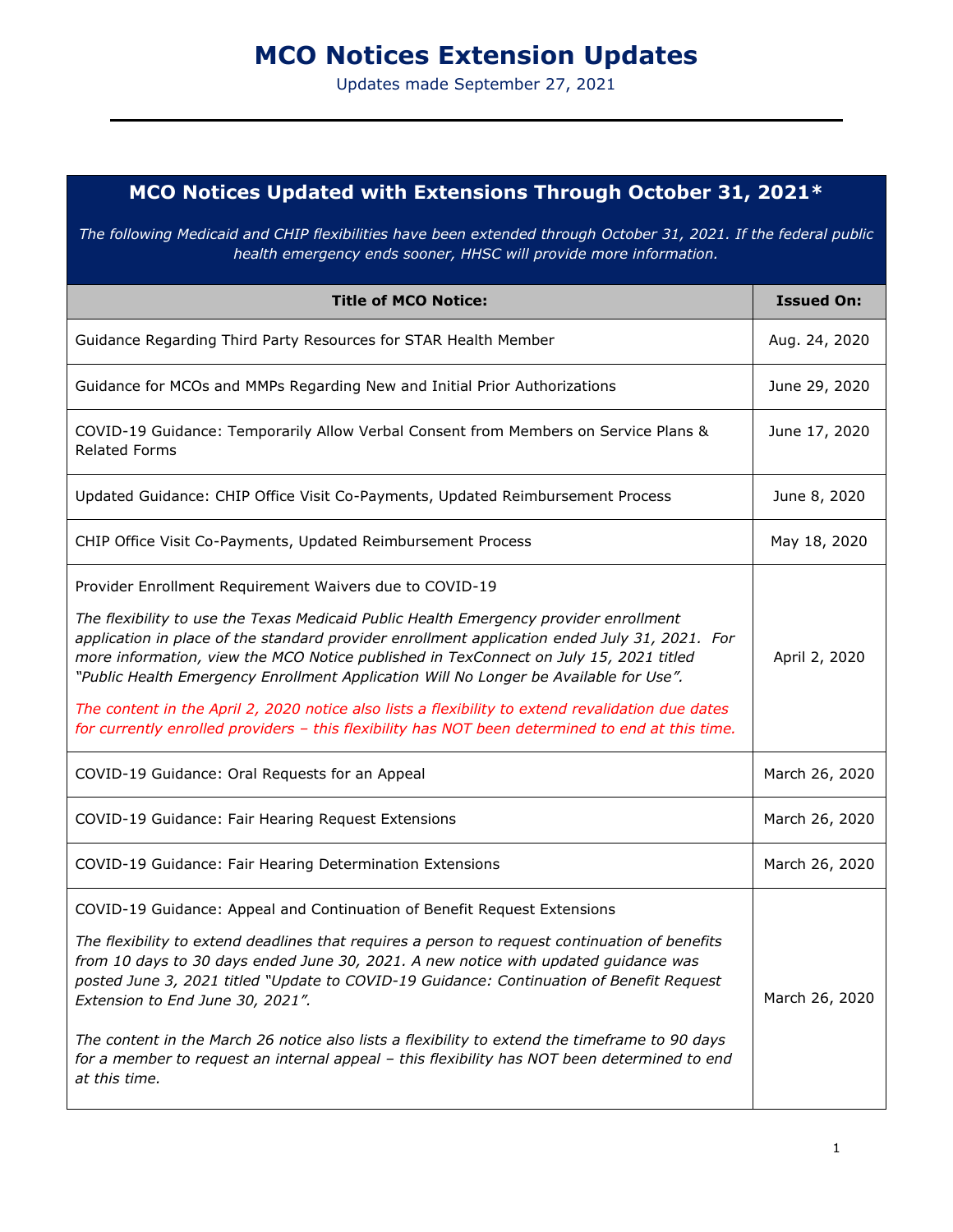| COVID-19 Guidance for the Consumer Directed Services (CDS) Option | March 24, 2020 |
|-------------------------------------------------------------------|----------------|
| COVID-19 Guidance for MCOs regarding Durable Medical Equipment    | March 24, 2020 |
| Waiver of CHIP Copayments                                         | March 23, 2020 |

## **MCO Notices with Flexibilities Extended through December 31, 2021**

*HHSC is extending the following flexibilities through December 31, 2021, because they include teleservices that are being analyzed in alignment with House Bill 4.*

| <b>Title of MCO Notice:</b>                                                                                                                                                                                                                                              | <b>Issued On:</b> |
|--------------------------------------------------------------------------------------------------------------------------------------------------------------------------------------------------------------------------------------------------------------------------|-------------------|
| Resumption of In Person Assessments & Service Coordination Visits: Assessment Reporting<br>Amendments                                                                                                                                                                    | July 29, 2021     |
| Resumption of In-Person Assessments & Service Coordination Visits                                                                                                                                                                                                        |                   |
| The Sept. 1 effective date in this notice is accurate, and the overall guidance continues to be<br>in effect. For additional guidance, see "Resumption of In Person Assessments & Service<br>Coordination Visits: Assessment Reporting Amendments" posted July 29, 2021. | June 14, 2021     |
| Texas Health Steps Recipient Reminder Letters for Telemedicine Medical Checkups                                                                                                                                                                                          | Jan. 21, 2021     |
| Updated Guidance-Completing Initial Assessments & Reassessments for Expiring Individual<br>Service Plan                                                                                                                                                                  |                   |
| For updated guidance, see "Updated Guidance-Completing Initial Assessments &<br>Reassessments for Expiring Individual Service Plan" notice published June 14, 2021.                                                                                                      | Oct. 27, 2020     |
| STAR+PLUS HCBS Only: Process for Off-Cycle Reassessments                                                                                                                                                                                                                 | Oct. 27, 2020     |
| STAR Kids MDCP Only: Process for Off-Cycle Reassessments                                                                                                                                                                                                                 | Oct. 27, 2020     |
| Completing Reassessments for Expiring Individual Service Plans                                                                                                                                                                                                           |                   |
| For updated guidance, see "Updated Guidance-Completing Initial Assessments &<br>Reassessments for Expiring Individual Service Plan" notice published Oct. 27, 2020.                                                                                                      | Sept. 21, 2020    |
| New Guidance: THSteps Medical Checkups via Remote Delivery During Implementing COVID-<br>19 Restrictions                                                                                                                                                                 | May 11, 2020      |
| COVID-19: Service-Level Changes Resulting from Telehealth and Telephonic Visits                                                                                                                                                                                          | May 7, 2020       |
| MCO COVID-19 Guidance: Telehealth for Physical, Occupational, and Speech Therapy                                                                                                                                                                                         | April 10, 2020    |
| Add Rural Health Clinics as Telehealth and Telemedicine Sites                                                                                                                                                                                                            | March 27, 2020    |
| COVID-19 Guidance: Face to Face Visits and Service Coordination/Case Management                                                                                                                                                                                          | March 26, 2020    |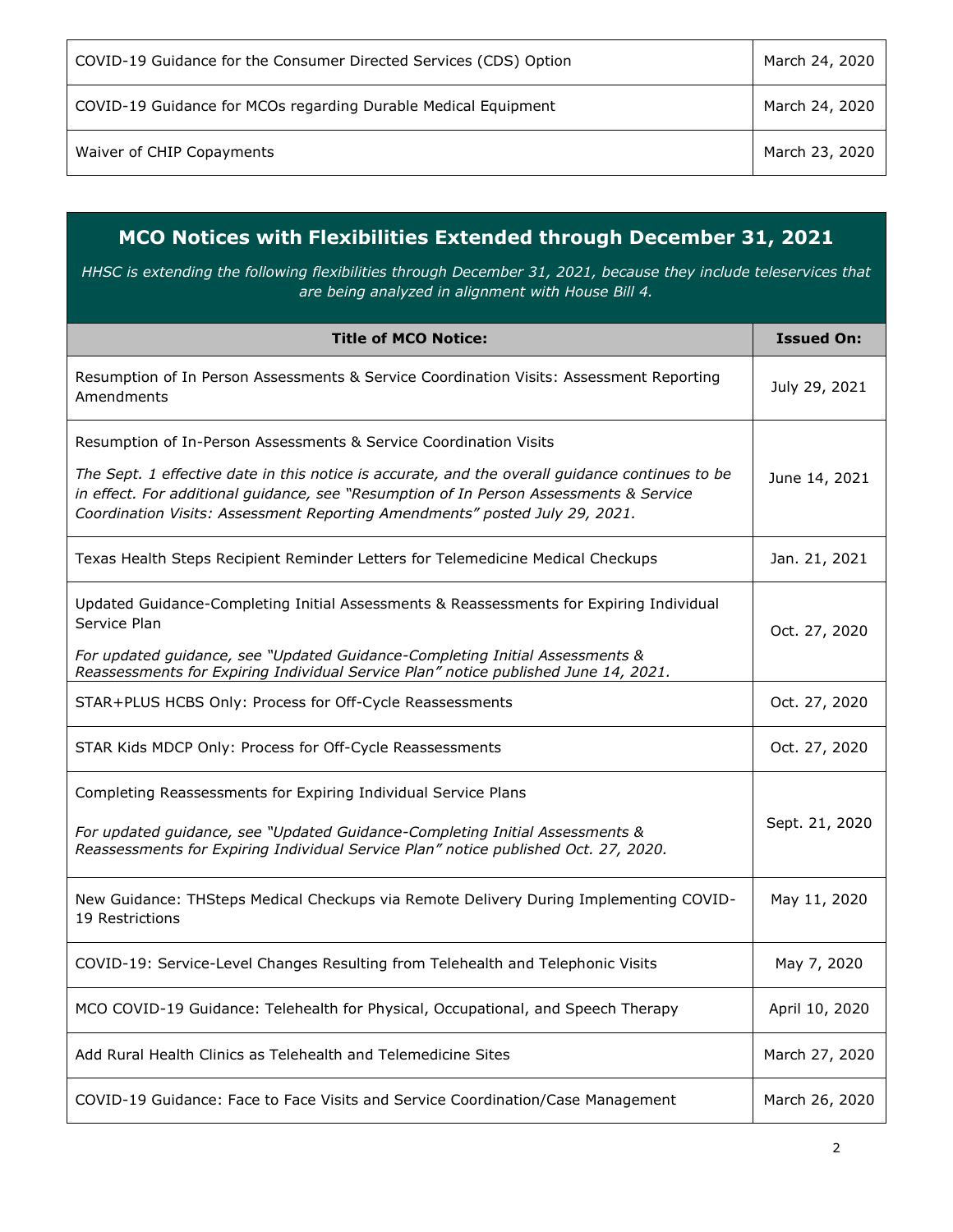| The flexibility to suspend service coordination requirements for face-to-face visits, offering<br>telehealth or telephonic service coordination instead, when appropriate, ended August 31,<br>2021. For updated guidance, view the June 14, 2021 notice titled "Resumption of In-Person<br>Assessments & Service Coordination Visits". |                |
|-----------------------------------------------------------------------------------------------------------------------------------------------------------------------------------------------------------------------------------------------------------------------------------------------------------------------------------------|----------------|
| Telehealth for Physical, Occupational, and Speech Therapies                                                                                                                                                                                                                                                                             | March 24, 2020 |
| Claims for Telephone (Audio-Only) Behavioral Health Services                                                                                                                                                                                                                                                                            | March 20, 2020 |
| Claims for Telephone (Audio-Only) Medical Services                                                                                                                                                                                                                                                                                      | March 20, 2020 |

| <b>MCO Notices with Flexibilities to End or That Have Ended</b>                                                                                                                                                                                                                                                                                                                                                                                                                                                                                                                                           |                   |
|-----------------------------------------------------------------------------------------------------------------------------------------------------------------------------------------------------------------------------------------------------------------------------------------------------------------------------------------------------------------------------------------------------------------------------------------------------------------------------------------------------------------------------------------------------------------------------------------------------------|-------------------|
| <b>Flexibility Ended Aug. 31, 2021</b>                                                                                                                                                                                                                                                                                                                                                                                                                                                                                                                                                                    |                   |
| <b>Title of MCO Notice:</b>                                                                                                                                                                                                                                                                                                                                                                                                                                                                                                                                                                               | <b>Issued On:</b> |
| Provider Enrollment Application Waivers to End                                                                                                                                                                                                                                                                                                                                                                                                                                                                                                                                                            | Aug. 12, 2021     |
| End of Flexibility: STAR Kids Assessment Extensions                                                                                                                                                                                                                                                                                                                                                                                                                                                                                                                                                       | Aug. 5, 2021      |
| COVID-19 Guidance: Face to Face Visits and Service Coordination/Case Management<br>The flexibility to suspend service coordination requirements for face-to-face visits, offering<br>telehealth or telephonic service coordination instead, when appropriate, ended August 31,<br>2021. For updated guidance, view the June 14, 2021 notice titled "Resumption of In-Person<br>Assessments & Service Coordination Visits".                                                                                                                                                                                | March 26, 2020    |
| Action Needed: Compliance with New CMS COVID-19 Guidance: Eligibility, Enrollment, &<br><b>EPSDT Benefits</b><br>Approved July 22, 2021, all STAR Kids age outs who were extended under the PHE completed<br>their transitions effective August 1, 2021. Individuals ageing out starting in May 2021 are<br>following normal timelines and processes. For updated guidance, view the MCO Notice posted<br>to TexConnect on Aug. 5, 2021 titled "End of Flexibility: STAR Kids Assessment Extensions".<br>The other guidance listed in the notice remains in effect until further information is provided. | Feb. 12, 2021     |
| Compliance with New CMS COVID-19 Guidance - Age Out Transitions and Waiver<br>Terminations<br>Approved July 22, 2021, all STAR Kids age outs who were extended under the PHE completed<br>their transitions effective August 1, 2021. Individuals ageing out starting in May 2021 are<br>following normal timelines and processes. For updated guidance, view the MCO Notice posted<br>to TexConnect on Aug. 5, 2021 titled "End of Flexibility: STAR Kids Assessment Extensions".<br>The other guidance listed in the notice remains in effect until further information is provided.                    | Jan. 29, 2021     |
| <b>Flexibility Ended July 31, 2021</b>                                                                                                                                                                                                                                                                                                                                                                                                                                                                                                                                                                    |                   |
| <b>Title of MCO Notice:</b>                                                                                                                                                                                                                                                                                                                                                                                                                                                                                                                                                                               | <b>Issued On:</b> |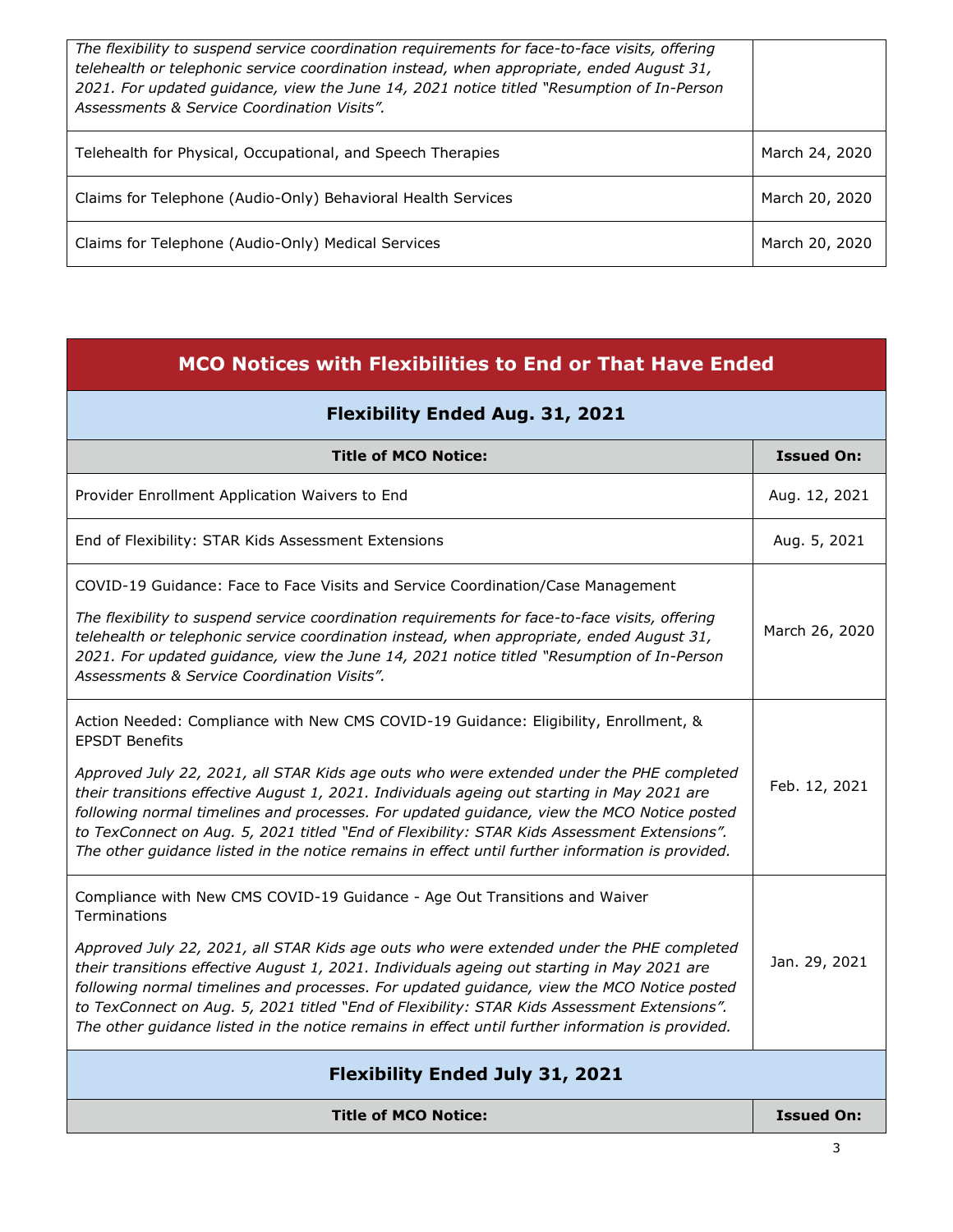| COVID-19 Early Refills and 90-day Supply Information                                                                                                                                                                                                                                                                                                                     | Aug. 16, 2021     |
|--------------------------------------------------------------------------------------------------------------------------------------------------------------------------------------------------------------------------------------------------------------------------------------------------------------------------------------------------------------------------|-------------------|
| Public Health Emergency Enrollment Application Will No Longer be Available for Use                                                                                                                                                                                                                                                                                       | July 15, 2021     |
| HHSC Reinstates NAP Designations with July 29 PDL Implementation                                                                                                                                                                                                                                                                                                         | July 1, 2021      |
| NAP Status Ended on Daily Formulary File for Non-Preferred Drugs Effective April 26                                                                                                                                                                                                                                                                                      | April 27, 2020    |
| For updated guidance, view the MCO Notice published to TexConnect on July 1, 2021 titled<br>"HHSC Reinstates NAP Designations with July 29 PDL Implementation".                                                                                                                                                                                                          |                   |
| No Signature Required for Prescription Drug Delivery                                                                                                                                                                                                                                                                                                                     | April 20, 2020    |
| Provider Enrollment Requirement Waivers due to COVID-19                                                                                                                                                                                                                                                                                                                  |                   |
| The flexibility to use the Texas Medicaid Public Health Emergency provider enrollment<br>application in place of the standard provider enrollment application ended July 31, 2021. For<br>more information, view the MCO Notice published in TexConnect on July 15, 2021 titled<br>"Public Health Emergency Enrollment Application Will No Longer be Available for Use". | April 2, 2020     |
| The content in the April 2, 2020 notice also lists a flexibility to extend revalidation due dates<br>for currently enrolled providers - this flexibility has NOT been determined to end at this time.                                                                                                                                                                    |                   |
| Pharmacy Benefit Updates Related to the Coronavirus (COVID-19) Outbreak                                                                                                                                                                                                                                                                                                  |                   |
| For updated guidance, view the MCO Notice published to TexConnect on Aug. 16, 2021 titled<br>"COVID-19 Early Refills and 90-day Supply Information".                                                                                                                                                                                                                     | March 20, 2020    |
|                                                                                                                                                                                                                                                                                                                                                                          |                   |
| <b>Flexibility Ended June 30, 2021</b>                                                                                                                                                                                                                                                                                                                                   |                   |
| <b>Title of MCO Notice:</b>                                                                                                                                                                                                                                                                                                                                              | <b>Issued On:</b> |
| Update to COVID-19 Guidance: Continuation of Benefit Request Extension to End June 30,<br>2021                                                                                                                                                                                                                                                                           | June 3, 2021      |
| HHSC to Resume Quarterly Specialty Drug List in July 2021                                                                                                                                                                                                                                                                                                                | May 17, 2021      |
| COVID-19 Guidance: Appeal and Continuation of Benefit Request Extensions                                                                                                                                                                                                                                                                                                 |                   |
| The flexibility to extend deadlines that requires a person to request continuation of benefits<br>from 10 days to 30 days ended June 30, 2021. A new notice with updated guidance was<br>posted June 3, 2021 titled "Update to COVID-19 Guidance: Continuation of Benefit Request<br>Extension to End June 30, 2021".                                                    | March 26, 2020    |
| The content in the March 26 notice also lists a flexibility to extend the timeframe to 90 days<br>for a member to request an internal appeal - this flexibility has NOT been determined to end<br>at this time.                                                                                                                                                          |                   |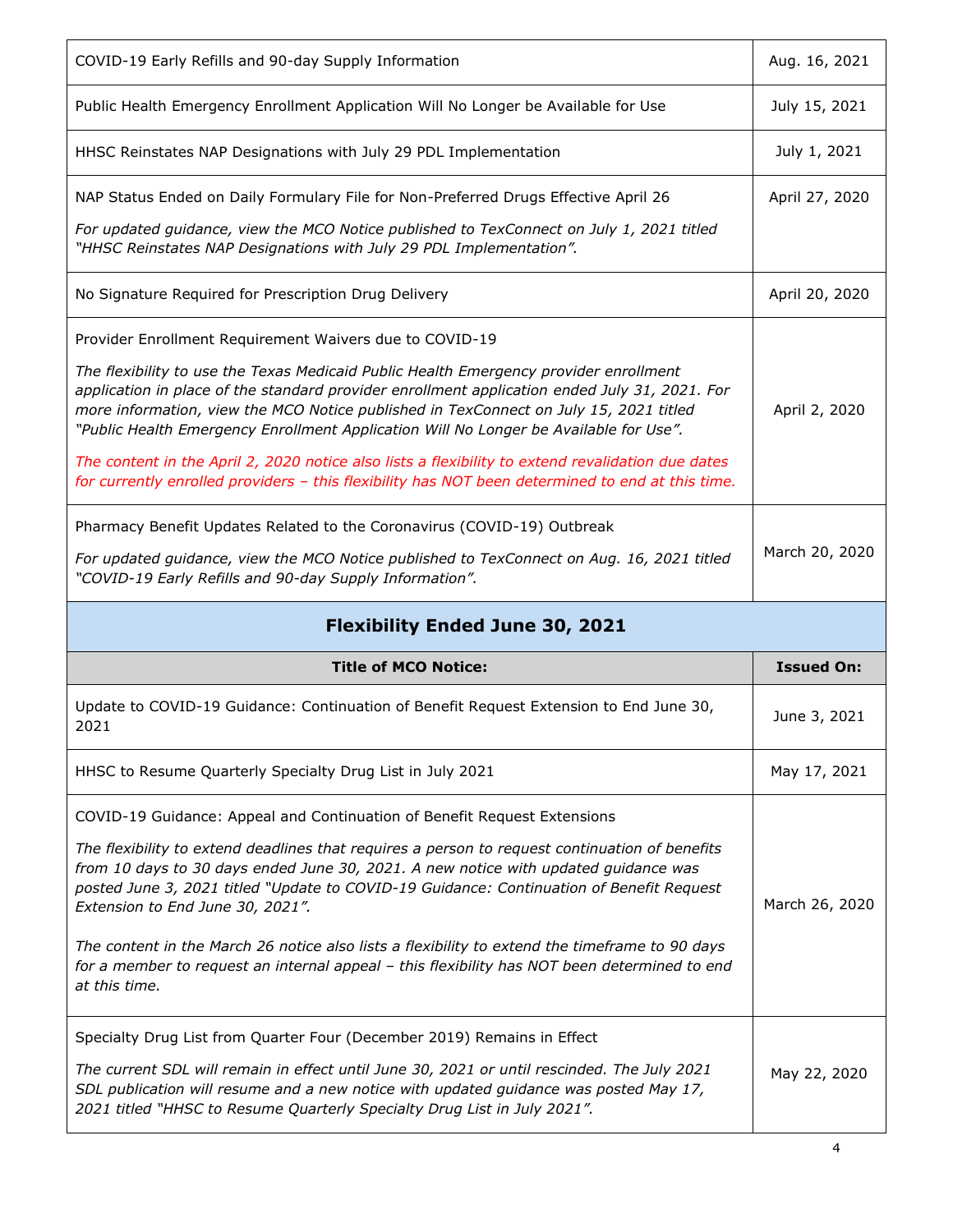| <b>Flexibility Ended May 10, 2021</b>                                                                                                                     |                   |
|-----------------------------------------------------------------------------------------------------------------------------------------------------------|-------------------|
| <b>Title of MCO Notice:</b>                                                                                                                               | <b>Issued On:</b> |
| End of COVID-19 MDS Authorization Extensions for Nursing Facility Providers                                                                               | April 27, 2021    |
| COVID-19 Guidance: Nursing Facility MDS Authorization Extensions                                                                                          |                   |
| For updated guidance, see "End of COVID-19 MDS Authorization Extensions for Nursing<br>Facility Providers" notice posted on April 27, 2021.               | April 9, 2020     |
| <b>Flexibilities Ended December 31, 2020</b>                                                                                                              |                   |
| <b>Title of MCO Notice:</b>                                                                                                                               | <b>Issued On:</b> |
| Temporary EVV Policies for COVID-19 to end Dec. 31, 2020                                                                                                  | Nov. 24, 2020     |
| 90-Day Prior Authorization Extensions to End Dec. 31. 2020                                                                                                | Nov. 24, 2020     |
| Post EVV Communications by Oct. 26                                                                                                                        |                   |
| For updated guidance, see "Temporary EVV Policies for COVID-19 to end Dec. 31, 2020"<br>notice published on Nov. 24, 2020.                                | Oct. 12, 2020     |
| Post Temporary EVV Policies for COVID-19 by Aug. 20                                                                                                       |                   |
| For updated guidance, see "Temporary EVV Policies for COVID-19 to end Dec. 31, 2020"<br>notice published on Nov. 24, 2020.                                | Aug. 6, 2020      |
| Clarification to Guidance for MCOs and MMPs Regarding Extensions for Existing Prior<br>Authorizations                                                     |                   |
| For updated guidance, see "90-Day Prior Authorization Extensions to End Dec. 31. 2020"<br>notice published Nov. 24, 2020.                                 | April 14, 2020    |
| Clarification: Guidance for MCOs and MMPs regarding Extensions for Existing Prior<br>Authorizations                                                       |                   |
| For updated guidance, see "90-Day Prior Authorization Extensions to End Dec. 31. 2020"<br>notice published Nov. 24, 2020.                                 | April 3, 2020     |
| Updated: Guidance for MCOs and MMPs regarding Extensions for Existing Prior Authorizations                                                                |                   |
| For updated guidance, see "90-Day Prior Authorization Extensions to End Dec. 31. 2020"<br>notice published Nov. 24, 2020.                                 | March 31, 2020    |
| Post Temporary EVV Policies by April 6                                                                                                                    |                   |
| For updated guidance, see "Temporary EVV Policies for COVID-19 to end Dec. 31, 2020"<br>notice published on Nov. 24, 2020.                                | March 23, 2020    |
| Medicaid and CHIP Managed Care Provider Re-credentialing - COVID-19: Revised Due Date<br>Extensions                                                       |                   |
| This notice was not updated as the flexibility ended Dec. 31, 2020.                                                                                       | July 16, 2020     |
| Medicaid and CHIP Managed Care Provider Re-credentialing - COVID-19                                                                                       |                   |
| For updated guidance, see "Medicaid and CHIP Managed Care Provider Re-credentialing -<br>COVID-19: Revised Due Date Extensions" notice published July 16. | June 18, 2020     |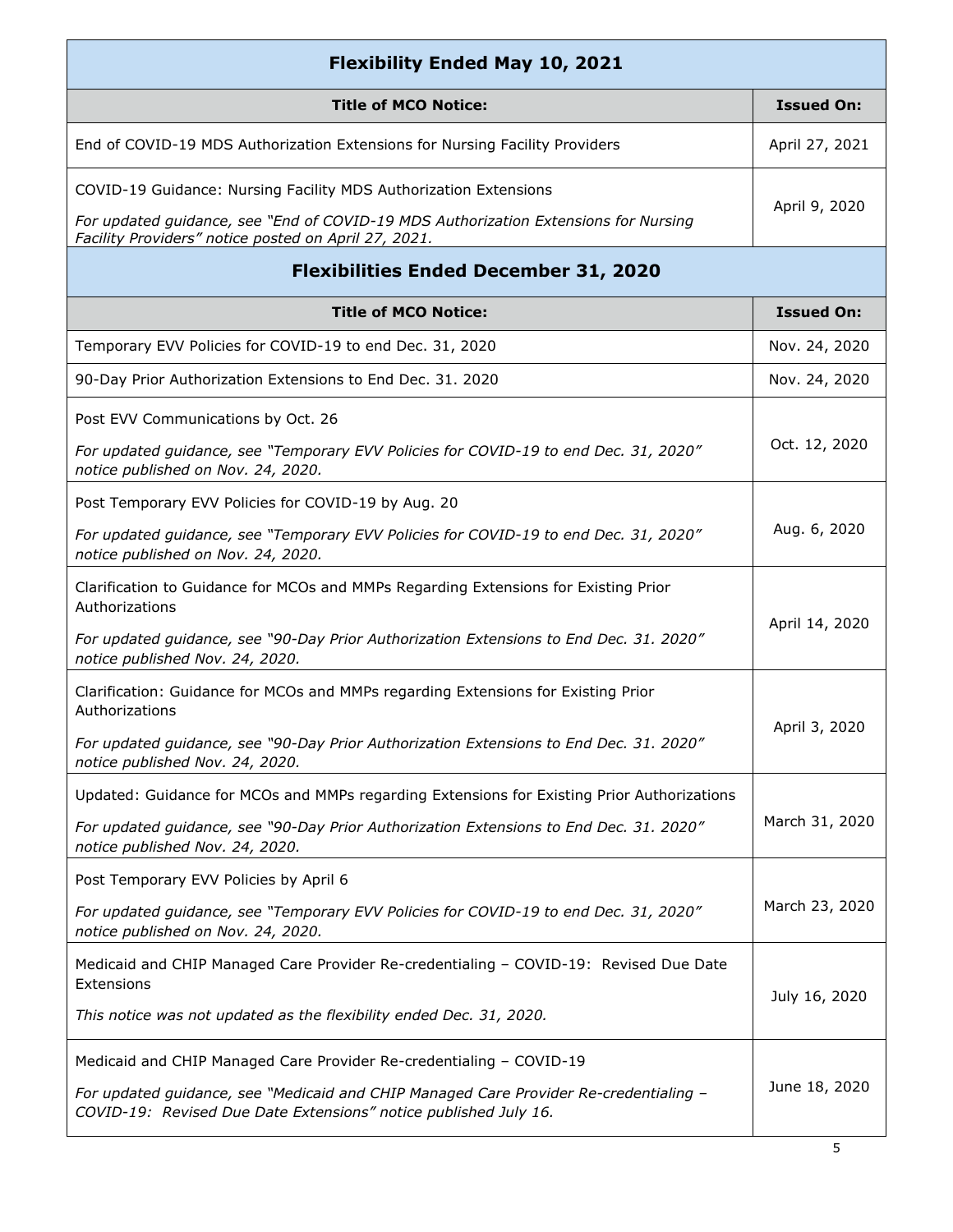| <b>Flexibilities Ended November 30, 2020</b>                                                                                                                                                                                     |                   |  |
|----------------------------------------------------------------------------------------------------------------------------------------------------------------------------------------------------------------------------------|-------------------|--|
| <b>Title of MCO Notice:</b>                                                                                                                                                                                                      | <b>Issued On:</b> |  |
| FQHC Reimbursement for Telemedicine (Physician Deliv.) & Telehealth (Non-Physician-Deliv.)<br>Services                                                                                                                           |                   |  |
| Effective Dec. 1, 2020, FQHCs may be reimbursed as telemedicine and telehealth distant site<br>provider as permanent policy change per S.B. 670, Texas Legislature, Regular Session, 2019.                                       | March 19, 2020    |  |
| <b>Flexibilities Ended October 23, 2020</b>                                                                                                                                                                                      |                   |  |
| <b>Title of MCO Notice:</b>                                                                                                                                                                                                      | <b>Issued On:</b> |  |
| THSteps Medical and Dental Checkups during COVID-19                                                                                                                                                                              |                   |  |
| This notice was not updated as the flexibility ended Oct. 23, 2020. For guidance on the<br>flexibility ending, see the notice titled, "THSteps Outreach and Education to Farmworker<br>Children Waiver Ended" published Nov. 12. | April 17, 2020    |  |
| <b>Flexibilities Ended July 31, 2020</b>                                                                                                                                                                                         |                   |  |
| <b>Title of MCO Notice:</b>                                                                                                                                                                                                      | <b>Issued On:</b> |  |
| COVID-19: MCO Appeal Determination Extension Reporting                                                                                                                                                                           | May 5, 2020       |  |
| This notice was not updated as the flexibility ended July 31, 2020.                                                                                                                                                              |                   |  |
| COVID-19 Guidance: MCO Appeal Determinations<br>This notice was not updated as the flexibility ended July 31, 2020.                                                                                                              | March 26, 2020    |  |

| <b>Information on Other COVID-19 MCO Notices</b> |
|--------------------------------------------------|
|                                                  |

| <b>Title of MCO Notice:</b>                                                                                                                                    | <b>Issued On:</b> |
|----------------------------------------------------------------------------------------------------------------------------------------------------------------|-------------------|
| Gathering Information Regarding Reinstatement of CHIP Co-payments<br>This notice was not updated as the details remain the same and the quidance is in effect. | Sept. 24, 2021    |
| HHSC Issues Stromectol (ivermectin) Guidance<br>This notice was not updated as the details remain the same and the quidance is in effect.                      | Sept. 23, 2021    |
| Pay-for-Quality Program Suspended for Measurement Year 2021<br>This notice was not updated as the details remain the same and the guidance is in effect.       | Sept. 23, 2021    |
| COVID-19 Vaccine Administration Code M0201 Now a Benefit<br>This notice was not updated as the details remain the same and the guidance is in effect.          | Sept. 16, 2021    |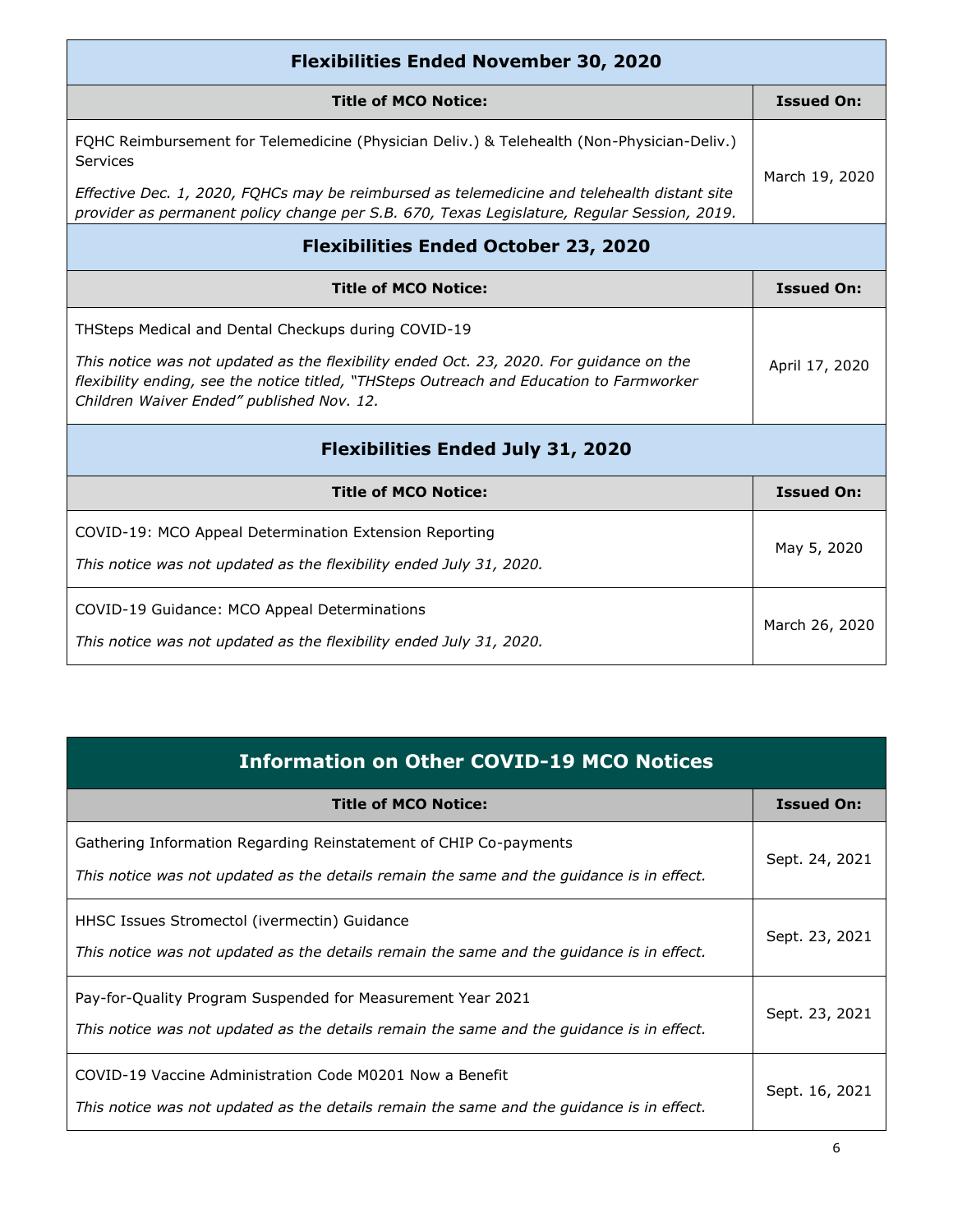| Update to COVID-19 Monoclonal Antibody Therapy Administration Code M0243<br>This notice was not updated as the details remain the same and the guidance is in effect.                                                             | Sept. 7, 2021 |
|-----------------------------------------------------------------------------------------------------------------------------------------------------------------------------------------------------------------------------------|---------------|
| Updating Pharmacy Claim Systems for COVID-19 Vaccine Additional Doses<br>This notice was not updated as the details remain the same and the guidance is in effect.                                                                | Sept. 2, 2021 |
| Outreach for Members Denied Supplemental Security Income<br>This notice was not updated as the details remain the same and the guidance is in effect.                                                                             | Sept. 2, 2021 |
| COVID-19 Vaccine Administration Procedure Codes 0003A and 0013A Are Now Benefits<br>This notice was not updated as the details remain the same and the guidance is in effect.                                                     | Aug. 24, 2021 |
| Amended: MCO Recoupments Related to Temporary EVV COVID-19 Policies<br>This notice was not updated as the details remain the same and the guidance is in effect.                                                                  | Aug. 23, 2021 |
| Update to COVID-19 Testing Billing<br>This notice was not updated as the details remain the same and the guidance is in effect.                                                                                                   | Aug. 9, 2021  |
| Unannounced Visit Policy Repealed<br>This notice was not updated as the details remain the same and the guidance is in effect.                                                                                                    | Aug. 2, 2021  |
| Addition of Procedure Codes M0247, Q0247 and Q0244 Approved for Treatment of COVID-19<br>Through EAU<br>This notice was not updated as the details remain the same and the guidance is in effect.                                 | July 19, 2021 |
| COVID-19 Reimbursement Strategy Update<br>This notice was not updated as the details remain the same and the guidance is in effect.                                                                                               | June 24, 2021 |
| Home Health Agencies Will Be Reimbursed for COVID-19 Vaccine Administration Procedure<br>Codes<br>This notice was not updated as the details remain the same and the guidance is in effect.                                       | June 17, 2021 |
| MCO Recoupments Related to Temporary EVV COVID-19 Policies<br>For updated guidance, view the MCO Notice in TexConnect titled "Amended: MCO<br>Recoupments Related to Temporary EVV COVID-19 Policies" published on Aug. 23, 2021. | June 17, 2021 |
| Update to Procedure Code S8301 for Infection Control Supplies<br>This notice was not updated as the details remain the same and the guidance is in effect.                                                                        | June 10, 2021 |
| COVID-19 CHIP Renewals<br>This notice was not updated as the details remain the same and the guidance is in effect.                                                                                                               | June 7, 2021  |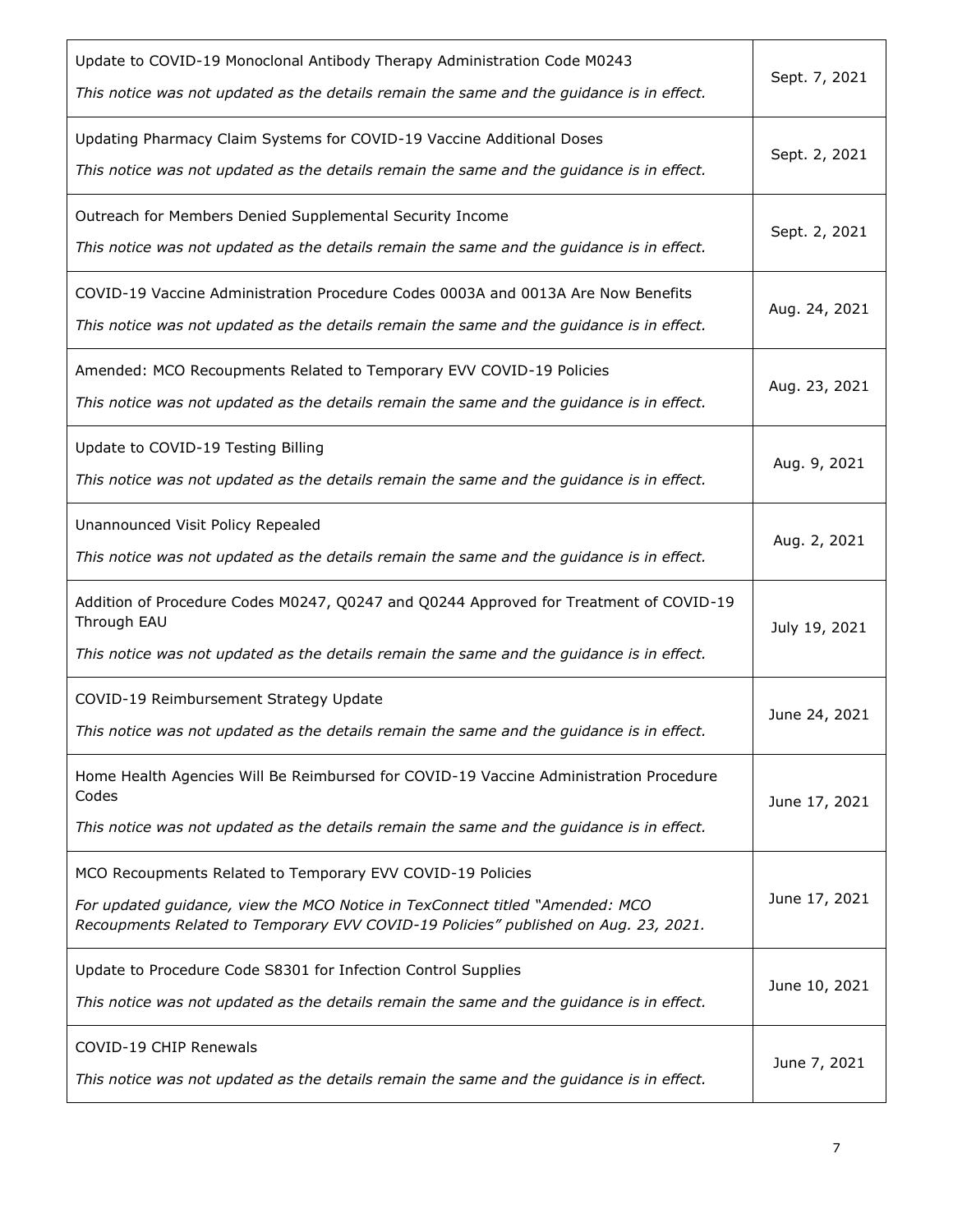| CLIA Update: QW Modifier Required for COVID-19 Testing Procedure Code 87636<br>This notice was not updated as the details remain the same and the guidance is in effect.                                                      | June 1, 2021   |
|-------------------------------------------------------------------------------------------------------------------------------------------------------------------------------------------------------------------------------|----------------|
| Administration of COVID-19 Vaccination for Medicaid Members who are Homebound<br>This notice was not updated as the details remain the same and the guidance is in effect.                                                    | May 27, 2021   |
| Directed Payment Programs and COVID-19 Claims<br>This notice was not updated as the details remain the same and the guidance is in effect until<br>rescinded.                                                                 | May 13, 2021   |
| Medicaid Allows Pfizer BioNTech COVID-19 Vaccine for Emergency Use in Adolescents<br>This notice was not updated as the details remain the same and the guidance is in effect until<br>rescinded.                             | May 13, 2021   |
| COVID-19 Vaccine and Vaccine Administration Procedure Codes<br>This notice was not updated as the details remain the same and the guidance is in effect until<br>rescinded.                                                   | May 11, 2021   |
| Pfizer National Drug Codes (NDCs) for COVID-19 Vaccine<br>This notice was not updated as the details remain the same and the guidance is in effect until<br>rescinded.                                                        | May 10, 2021   |
| COVID-19 Related Processing Delays Resulting in Blank Enrollment Files<br>This notice was not updated as the details remain the same.                                                                                         | May 6, 2021    |
| Proposed COVID-19 Treatment Reimbursement Strategy Update<br>This notice was not updated as the details remain the same and the guidance is in effect until<br>rescinded.                                                     | May 3, 2021    |
| Updated COVID-19 Lab Procedure Codes Eligible for Reimbursement to Pharmacists &<br><b>Pharmacy Providers</b><br>This notice was not updated as the details remain the same and the guidance is in effect until<br>rescinded. | April 26, 2021 |
| COVID-19 Vaccine Administration Procedure Codes for FQHCs and RHCs<br>This notice was not updated as the details remain the same and the guidance is in effect until<br>rescinded.                                            | April 19, 2021 |
| COVID-19 Vaccine Administration Rate Change Effective April 1<br>This notice was not updated as the details remain the same and the guidance is in effect until<br>rescinded.                                                 | April 1, 2021  |
| STAR Health CANS 2.0 Assessment Available Via Telehealth                                                                                                                                                                      | March 29, 2021 |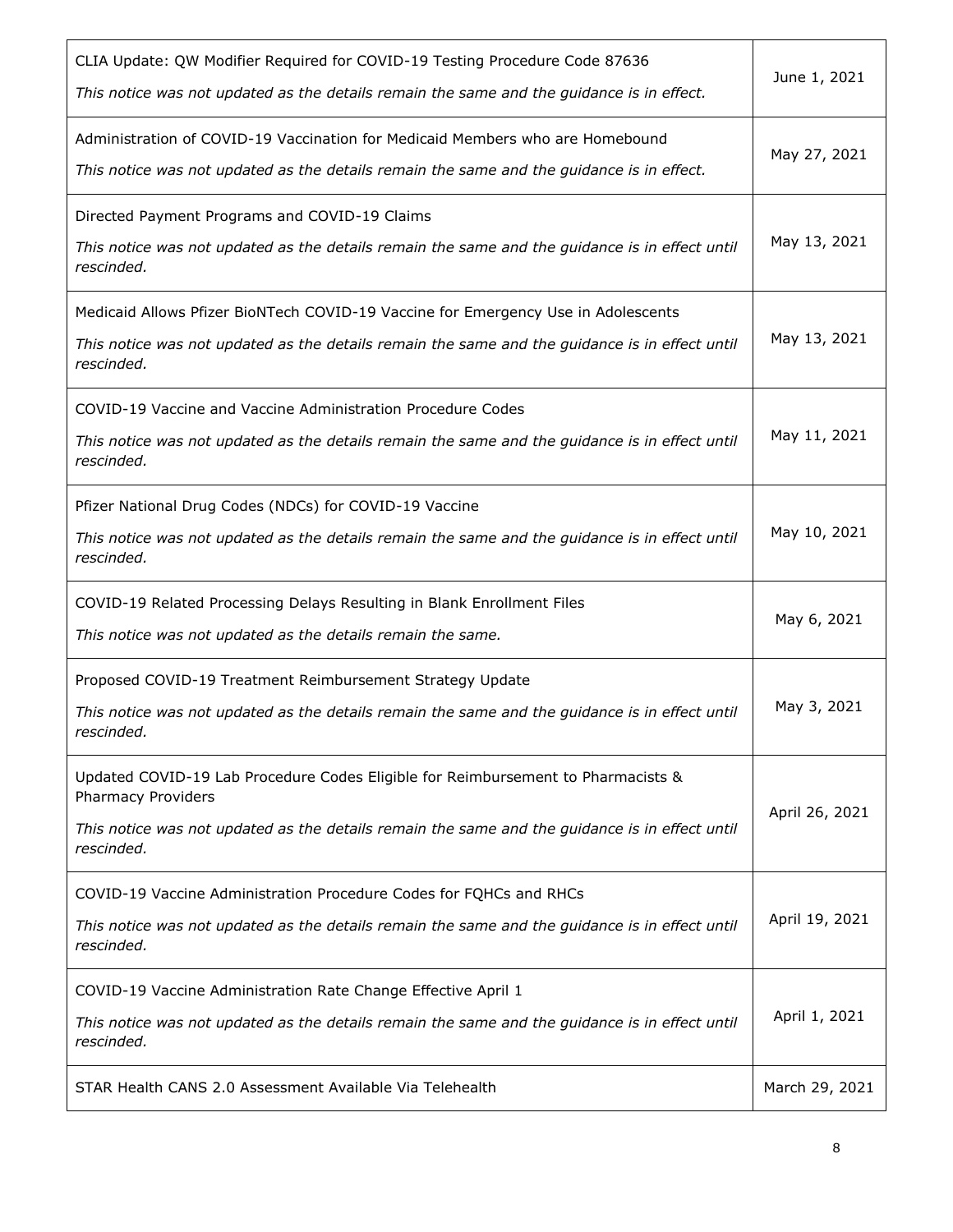| This notice was not updated as the details remain the same. As the notice states, the<br>flexibility became a permanent policy effective April 1, 2021.                                                                                                                                                                                                                                                                  |                |
|--------------------------------------------------------------------------------------------------------------------------------------------------------------------------------------------------------------------------------------------------------------------------------------------------------------------------------------------------------------------------------------------------------------------------|----------------|
| Monoclonal Antibody Therapy Procedure Codes Q0245 and M0245 Approved for COVID-19<br>Treatment                                                                                                                                                                                                                                                                                                                           | March 18, 2021 |
| This notice was not updated as the details remain the same and the guidance is in effect until<br>rescinded.                                                                                                                                                                                                                                                                                                             |                |
| COVID-19 Test & Diagnostic Reimbursement Strategy Update                                                                                                                                                                                                                                                                                                                                                                 |                |
| This notice was not updated as the details remain the same and the guidance is in effect until<br>rescinded.                                                                                                                                                                                                                                                                                                             | March 15, 2021 |
| Medicaid Adds Johnson & Johnson COVID-19 Vaccine to Formulary                                                                                                                                                                                                                                                                                                                                                            |                |
| This notice was not updated as the details remain the same and the guidance is in effect until<br>rescinded.                                                                                                                                                                                                                                                                                                             | March 9, 2021  |
| COVID-19 Vaccine and Vaccine Administration Procedure Codes                                                                                                                                                                                                                                                                                                                                                              |                |
| This notice was not updated as the details remain the same and the guidance is in effect until<br>rescinded.                                                                                                                                                                                                                                                                                                             | March 4, 2021  |
| Action Needed: Compliance with New CMS COVID-19 Guidance: Eligibility, Enrollment, &<br><b>EPSDT Benefits</b>                                                                                                                                                                                                                                                                                                            |                |
| Approved July 22, 2021, all STAR Kids age outs who were extended under the PHE will<br>complete their transitions effective August 1, 2021. Individuals ageing out starting in May<br>2021 are following normal timelines and processes. A new MCO Notice with more details will<br>be published to TexConnect soon. The other guidance listed in the notice remains in effect<br>until further information is provided. | Feb. 12, 2021  |
| Suspension of Out-of-Network Limits for COVID-19 Vaccine                                                                                                                                                                                                                                                                                                                                                                 |                |
| This notice was not updated as the details remain the same and the guidance is in effect until<br>rescinded.                                                                                                                                                                                                                                                                                                             | Feb. 11, 2021  |
| Compliance with New CMS COVID-19 Guidance - Age Out Transitions and Waiver<br><b>Terminations</b>                                                                                                                                                                                                                                                                                                                        |                |
| Approved July 22, 2021, all STAR Kids age outs who were extended under the PHE will<br>complete their transitions effective August 1, 2021. Individuals ageing out starting in May<br>2021 are following normal timelines and processes. A new MCO Notice with more details will<br>be published to TexConnect soon. The other guidance listed in the notice remains in effect<br>until further information is provided. | Jan. 29, 2021  |
| Suspension of Unannounced Visit Requirement                                                                                                                                                                                                                                                                                                                                                                              |                |
| For updated guidance, see "Unannounced Visit Policy Repealed" notice posted on Aug. 2,<br>2021.                                                                                                                                                                                                                                                                                                                          | Jan. 25, 2021  |
| Emergency Extensions for Optometry Provider License Renewals                                                                                                                                                                                                                                                                                                                                                             |                |
| This notice was not updated as the extension details remain the same and the guidance is in<br>effect until rescinded.                                                                                                                                                                                                                                                                                                   | Jan. 14, 2021  |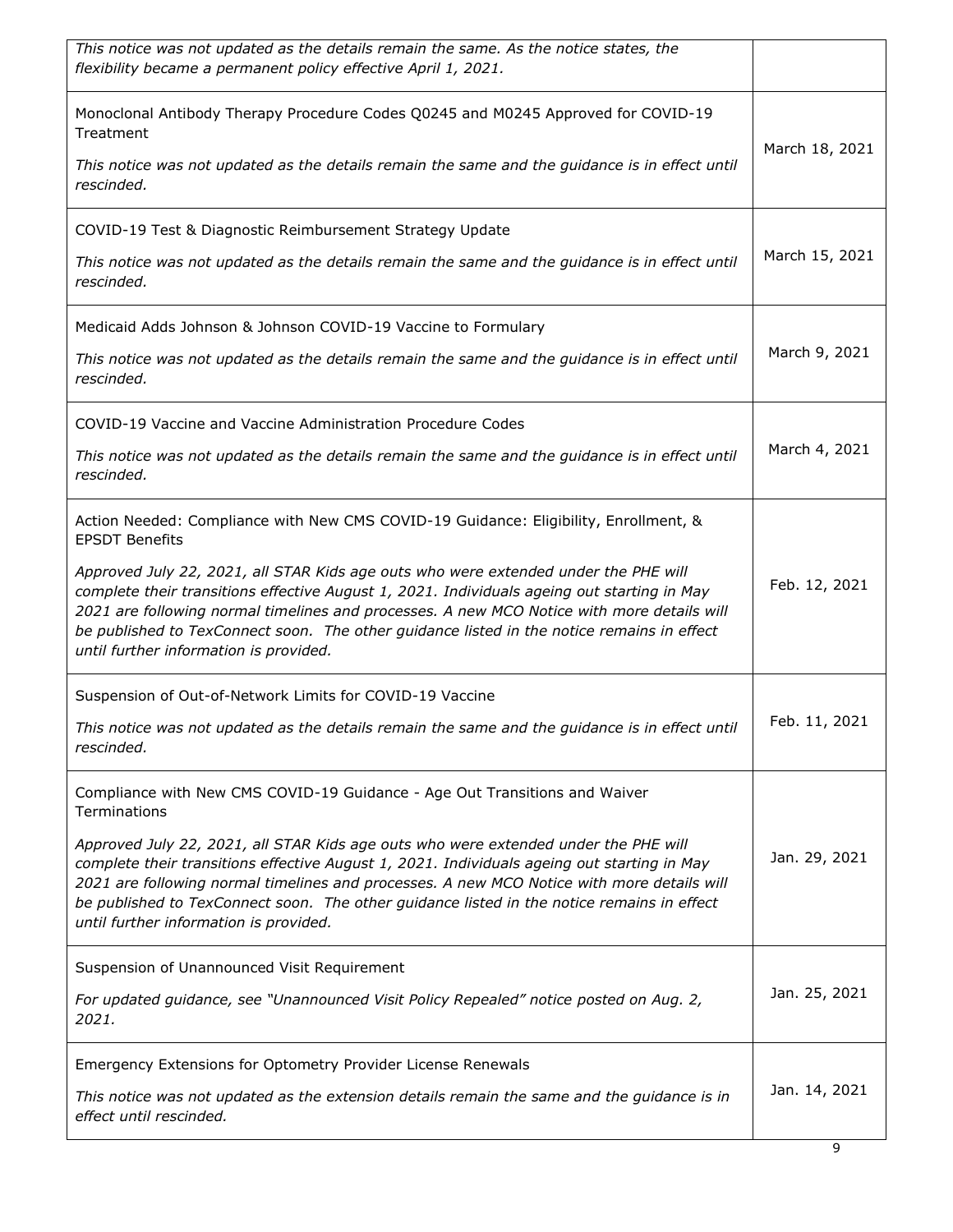| Approved COVID-19 Vaccine Communication Materials for Providers and Members                                                                                                                                                                  |               |
|----------------------------------------------------------------------------------------------------------------------------------------------------------------------------------------------------------------------------------------------|---------------|
| This notice was not updated as the details remain the same and the guidance is in effect until<br>rescinded.                                                                                                                                 | Jan. 11, 2021 |
| COVID-19 Test & Diagnostic Reimbursement Strategy - Update                                                                                                                                                                                   |               |
| There is not an end date on this notice and the guidance remains in effect until rescinded. For<br>additional information, see the notice titled "COVID-19 Test & Diagnostic Reimbursement<br>Strategy Update" published on March 15, 2021." | Jan. 11, 2021 |
| COVID-19 Vaccine NDC Formulary Update                                                                                                                                                                                                        |               |
| There is not an end date on this notice and the guidance remains in effect until rescinded.                                                                                                                                                  | Jan. 7, 2021  |
| Additional Monoclonal Antibody Therapy Procedure Codes Approved for COVID-19 Treatment<br>There is not an end date on this notice and the guidance remains in effect until rescinded.                                                        | Jan. 4, 2021  |
| COVID-19 Vaccine Coverage Includes Moderna                                                                                                                                                                                                   |               |
| There is not an end date on this notice and the guidance remains in effect until rescinded.                                                                                                                                                  | Dec. 23, 2020 |
| Coverage of Casirivimab and Imdevimab under Emergency Use Authorization                                                                                                                                                                      | Dec. 23, 2020 |
| There is not an end date on this notice and the guidance remains in effect until rescinded.                                                                                                                                                  |               |
| COVID-19 Vaccine Administration Information                                                                                                                                                                                                  |               |
| There is not an end date on this notice and the guidance remains in effect until rescinded.                                                                                                                                                  | Dec. 21, 2020 |
| COVID-19 Vaccine and Vaccine Administration Procedure Codes                                                                                                                                                                                  |               |
| There is not an end date on this notice and the guidance remains in effect until rescinded.                                                                                                                                                  | Dec. 21, 2020 |
| Preparing Pharmacy Claim Systems for COVID Vaccines                                                                                                                                                                                          | Dec. 14, 2020 |
| There is not an end date on this notice and the guidance remains in effect until rescinded.                                                                                                                                                  |               |
| COVID-19 Vaccine and Vaccine Administration Procedure Codes                                                                                                                                                                                  | Dec. 14, 2020 |
| There is not an end date on this notice and the guidance remains in effect until rescinded.                                                                                                                                                  |               |
| Addition of Bamlanivimab as Texas Medicaid Benefit                                                                                                                                                                                           | Dec. 14, 2020 |
| There is not an end date on this notice and the guidance remains in effect until rescinded.                                                                                                                                                  |               |
| Available Resources to Provide Personal Protective Equipment for the CDS Option                                                                                                                                                              | Dec. 14, 2020 |
| There is not an end date on this notice and the guidance remains in effect until rescinded.                                                                                                                                                  |               |
| COVID-19 Vaccine and Vaccine Administration Codes                                                                                                                                                                                            | Dec. 10, 2020 |
| There is not an end date on this notice and the guidance remains in effect until rescinded.                                                                                                                                                  |               |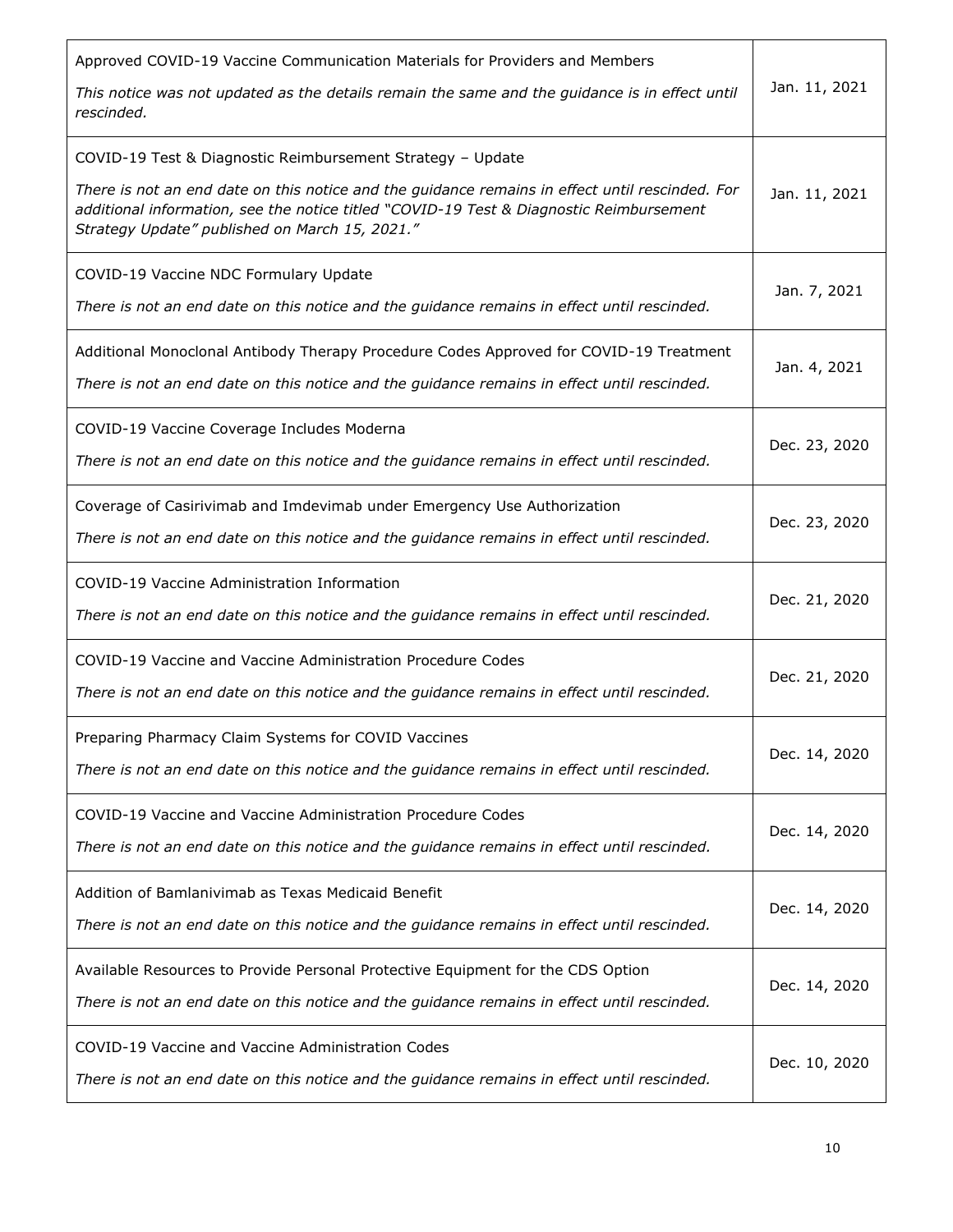| STAR+PLUS HCBS Upgrade Process for Members Who Exited a NF Due to COVID-19 Without<br>Services in Place                                                                                                                                        | Nov. 24, 2020  |
|------------------------------------------------------------------------------------------------------------------------------------------------------------------------------------------------------------------------------------------------|----------------|
| There is not an end date on this notice and the guidance remains in effect until rescinded.                                                                                                                                                    |                |
| Emergency Rate Increases for NFs Effective April 1, Extended through End of Federally-<br>approved PHE                                                                                                                                         | Nov. 19, 2020  |
| This notice was not updated as the extension details remain the same and the guidance is in<br>effect until rescinded.                                                                                                                         |                |
| New Coronavirus (COVID-19) Procedure Codes for the Introduction of Infusion of Therapeutics                                                                                                                                                    |                |
| There is not an end date on this notice and the guidance remains in effect until rescinded.                                                                                                                                                    | Nov. 10, 2020  |
| Update: STAR Kids MDCP and STAR+PLUS HCBS Interest List Releases                                                                                                                                                                               |                |
| STAR+PLUS HCBS interest list releases resumed in Feb. 2021. View the MCO Notice posted on<br>Jan. 21, 2021 titled "February 2021 STAR+PLUS HCBS Interest List Release Counts by Service<br>Area". MDCP interest list release remain suspended. | Nov. 10, 2020  |
| Electronic Data Verification Scoring Results                                                                                                                                                                                                   |                |
| This notice was not updated as the extension details remain the same and the guidance is in<br>effect until rescinded.                                                                                                                         | Nov. 5, 2020   |
| Certain COVID-19 Procedure Codes Implemented Retroactively - Clarification                                                                                                                                                                     |                |
| There is not an end date on this notice and the guidance remains in effect until rescinded.                                                                                                                                                    | Oct. 8, 2020   |
| Aug. 4 MCO Notice Retracted: Updated Information on COVID-19 Medicaid Renewals                                                                                                                                                                 |                |
| This notice was not updated as the extension details remain the same and the guidance is in<br>effect until rescinded.                                                                                                                         | Oct. 6, 2020   |
| New Value Point of Origin for Admission of Visit Code "G," In Use Beginning July 1, 2020                                                                                                                                                       | Oct. 1, 2020   |
| There is not an end date on this notice and the guidance remains in effect until rescinded.                                                                                                                                                    |                |
| Updated Information: Spell of Illness Limitation and COVID-19                                                                                                                                                                                  | Sept. 17, 2020 |
| There is not an end date on this notice and the guidance remains in effect until rescinded.                                                                                                                                                    |                |
| Updated Information: COVID-19 - Spell of Illness Limitation in STAR Health                                                                                                                                                                     |                |
| This notice was not updated as the guidance remains in effect until rescinded.                                                                                                                                                                 | Sept. 17, 2020 |
| Certain COVID-19 Procedure Codes Implemented Retroactively                                                                                                                                                                                     |                |
| For updated guidance, see "Certain COVID-19 Procedure Codes Implemented Retroactively -<br>Clarification" posted on Oct. 8. There is not an end date on this notice and the guidance<br>remains in effect until rescinded.                     | Sept. 10, 2020 |
| Emergency Rate Increases for NFs Effective April 1 Extended Through End of Federally-<br>Approved PHE                                                                                                                                          | Sept. 2, 2020  |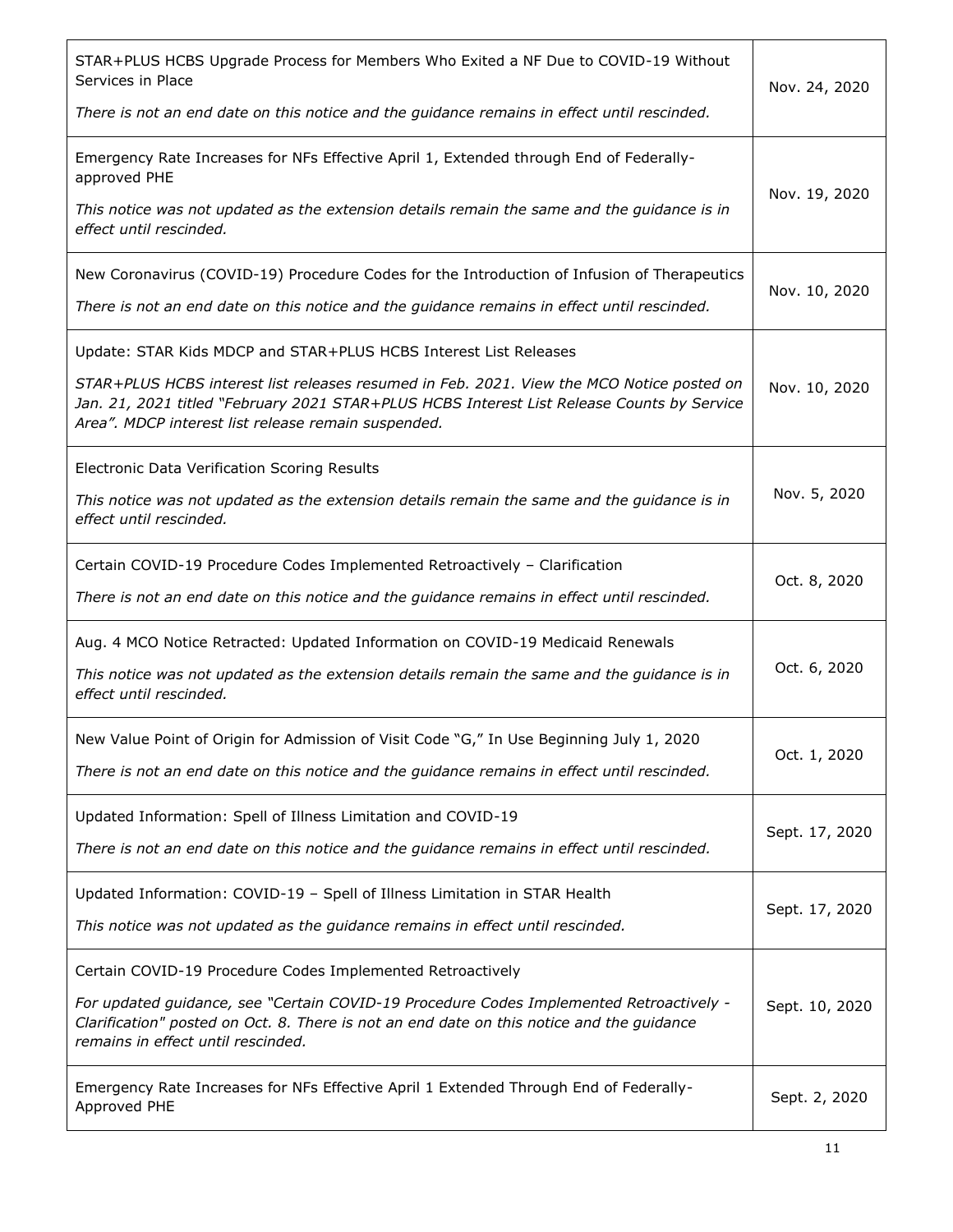| For updated guidance, see "Emergency Rate Increases for Nursing Facilities Effective April 1,<br>2020, Extended through End of Federally-approved PHE" notice published Nov. 19. This notice<br>was not updated as the extension details remain the same and the guidance is in effect until<br>rescinded. |               |
|------------------------------------------------------------------------------------------------------------------------------------------------------------------------------------------------------------------------------------------------------------------------------------------------------------|---------------|
| Guidance: STAR Health Member's Changing Primary Care Provider During the Public Health<br>Emergency<br>This notice was not updated as the extension details remain the same and the guidance is in                                                                                                         | Aug. 24, 2020 |
| effect until rescinded.                                                                                                                                                                                                                                                                                    |               |
| COVID-19 and Applicability of EPSDT for Some Adults                                                                                                                                                                                                                                                        | Aug. 17, 2020 |
| This notice was not updated as the extension details remain the same and the guidance is in<br>effect until rescinded.                                                                                                                                                                                     |               |
| State Fiscal Year 2020 Texas Health Steps Timely Checkup Reports - Calculations During<br>COVID-19                                                                                                                                                                                                         |               |
| This notice was not updated. As it states, timely checkup standards for SFY reinstated starting<br>November 1, 2020.                                                                                                                                                                                       | Aug. 13, 2020 |
| Clarification to "Procedure Code Addition and Update for Coronavirus (COVID-19)"                                                                                                                                                                                                                           |               |
| There is not an end date on this notice and the guidance remains in effect until rescinded.                                                                                                                                                                                                                | Aug. 10, 2020 |
| Procedure Code Addition and Update for COVID-19                                                                                                                                                                                                                                                            |               |
| For updated guidance, see "Clarification to "Procedure Code Addition and Update for<br>Coronavirus (COVID-19)" notice published on Aug. 10. There is not an end date on this notice<br>and the guidance remains in effect until rescinded.                                                                 | July 13, 2020 |
| Reprocessing Guidance for COVID-19 Related Claims                                                                                                                                                                                                                                                          | July 6, 2020  |
| There is not an end date on this notice and the guidance remains in effect until rescinded.                                                                                                                                                                                                                |               |
| Emergency Rate Increases for the Nursing Facilities Effective Retroactive to April 1, 2020                                                                                                                                                                                                                 |               |
| For updated guidance, see "Emergency Rate Increases for Nursing Facilities Effective April 1,<br>2020, Extended through End of Federally-approved PHE" notice published Nov. 19. This notice<br>was not updated as the extension details remain the same and the guidance is in effect until<br>rescinded. | July 2, 2020  |
| Leveraging Long-Term Care Hospitals (LTCHs) During the COVID-19 Public Health Emergency                                                                                                                                                                                                                    | June 27, 2020 |
| There is not an end date on this notice and the guidance remains in effect until rescinded.                                                                                                                                                                                                                |               |
| COVID-19 - Spell of Illness Limitation in STAR Health                                                                                                                                                                                                                                                      |               |
| For updated guidance, see "Updated Information: COVID-19 - Spell of Illness Limitation in<br>STAR Health" notice published on Sept. 17.                                                                                                                                                                    | June 4, 2020  |
| Spell of Illness Limitation and COVID-19                                                                                                                                                                                                                                                                   |               |
| For updated guidance, see "Updated Information: Spell of Illness Limitation and COVID-19"<br>notice published on Sept. 17.                                                                                                                                                                                 | June 4, 2020  |